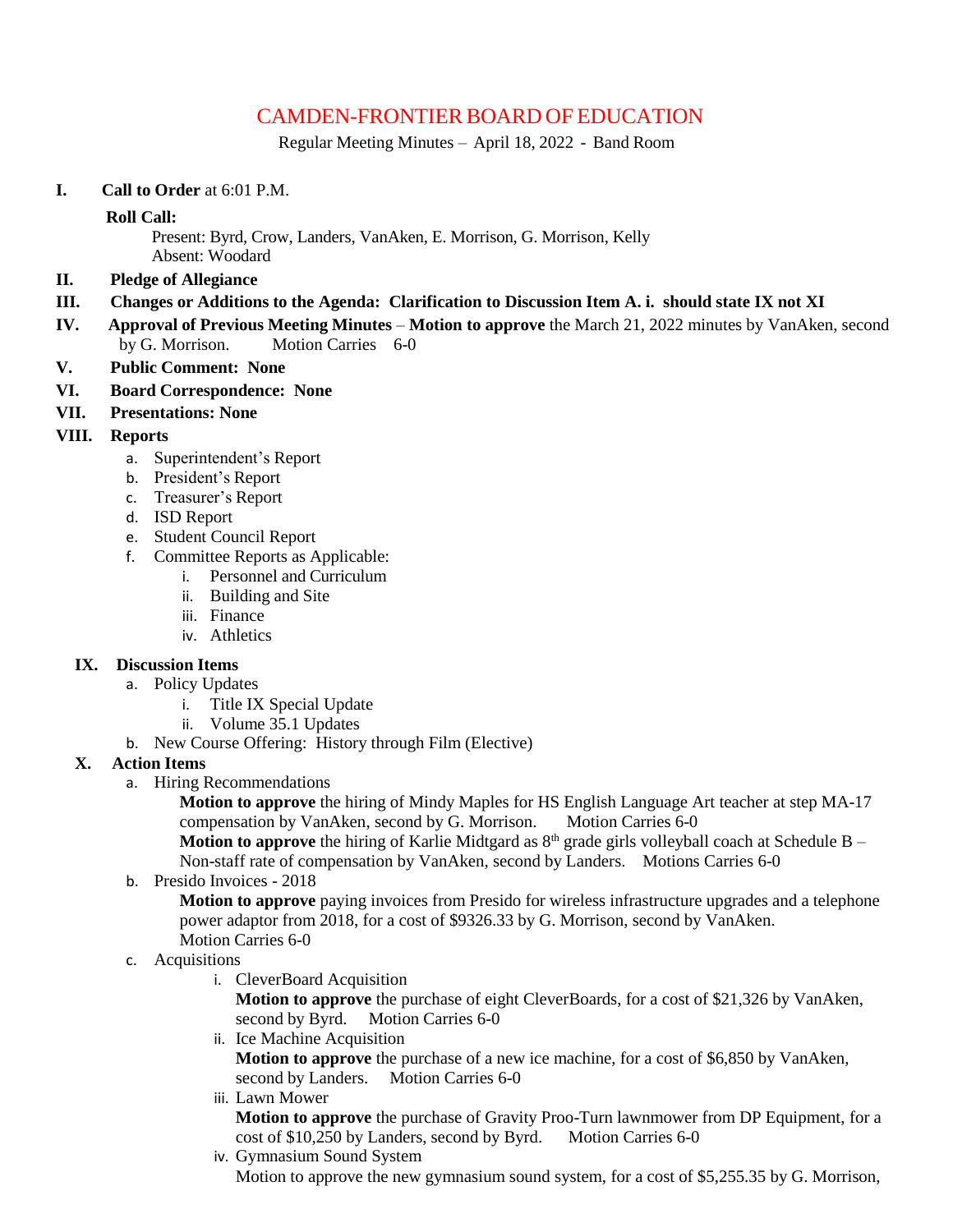second by VanAken. Motion Carries 6-0

- v. Technology
	- 1. Desktop Computers
		- **Motion to approve** tabling the purchase of desktop computers to the May 16, 2022 meeting by Byrd, second by VanAken. Motion Carries 6-0
	- 2. Chromebooks

**Motion to approve** the purchase 140 chromebooks in the spring 2022 and 140 chromebooks in the spring of 2023 for a total of \$70,000 by G. Morrison, second by Landers. Motion Carries 6-0

d. Food Service Budget Surplus Spending Plan & Acquisition

**Motion to approve** the food service budget surplus spending plan and acquisition, for a cost of \$35,124 by VanAken, second by G. Morrison. Motion Carries 6-0

- e. Summer Projects
	- i. Siding of Portable: \$18,550

**Motion to approve** siding the portable for a cost of \$18,550 by G. Morrison, by VanAken. Motion Carries 6-0

ii. Athletic Facility: HVAC

**Motion to approve** additional ancillary cost to the athletic facility for a cost of \$57,800 by VanAken, second by Byrd. Motion Carries 5-1

f. 2021-22 Revised Calendar

**Motion to pass** 2021-22 revised Calendar by Byrd, second by Crow.

Motion Carries 6-0

g. March Payables

**Motion to approve** the March payables of \$468,204.25 by G. Morrison, second by VanAken. Motion Carries 6-0

#### **XI. Annual Organizational Action Items**

- a. Election of Board President Commencing July 1, 2022 Nominations made for Lynn Landers and Emily Morrison. Vote for Lynn Landers 3-3 Vote for Emily Morrison 3-3 **Motion to** table election of Board Officers to the May 16, 2022 meeting by Byrd, second by VanAken. Motion Carries 6-0
- b. Election of Board Vice Present Commencing July 1, 2022 : **Tabled**
- c. Election of Board Treasurer Commencing July 1, 2022: **Tabled**
- d. Election of Board Secretary Commencing July 1, 2022: **Tabled**
- e. Election of Board Representative to Hillsdale County Intermediate School Board:
- f. Adoption of 2022-23 Academic Calendar **Motion to approve** the adoption of the 2022-2023 Academic Calendar by Landers, second by Crow. Motion Carries 6-0
- g. Designation of Date, Time and Place of Regular Board Meetings Motion to approve holding board meeting in the band room on the 3<sup>rd</sup> Monday of each month at 6:00PM by Landers, second by Byrd. Motion Carries 6-0
- h. Designation of Individual Responsible for Posting Meetings **Motion to approve** the Superintendent to be responsible for posting meeting by Crow, second by Landers. Motion Carries 6-0
- i. Designation of MASB, MASB-Legal Trust Fund and MASB's Legislative Relations Network Rep

**Motion to approve** the Board President to be the MASB, MASB-Legal Trust Fund and MASB's Legislative Relations Network Rep by Crow, second by VanAken. Motion Carrie 6-0

- j. Approval of Annual Retainer Contracts **Motion to approve** Thrun Law for the annual retainer contracts by Byrd, second by VanAken. Motion Carries 6-0
- k. Designation of Depository of Funds **Motion to approve** Southern Michigan Bank & Trust for depository of funds by Byrd, second by VanAken. Motion Carries 6-0